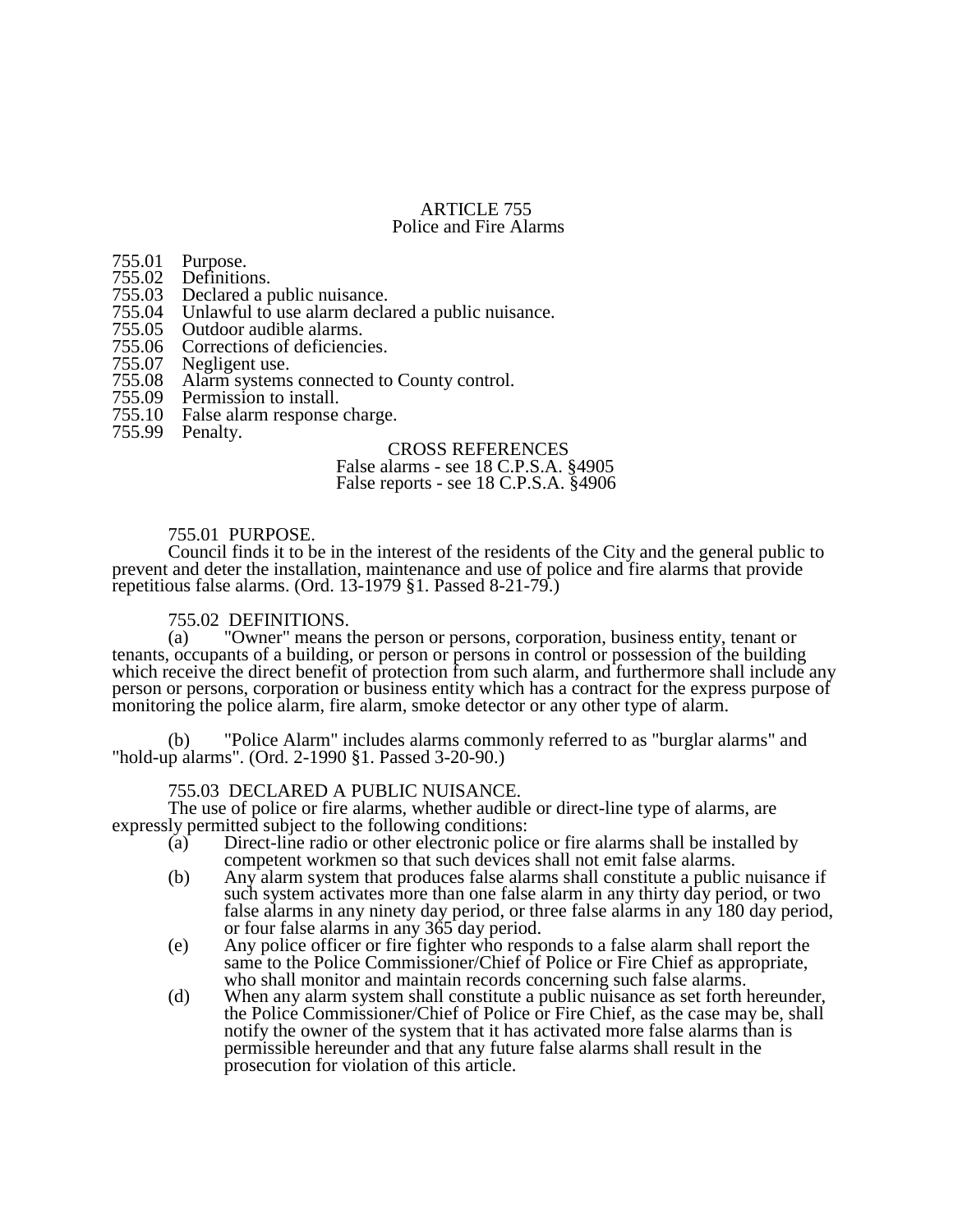- (e) Notice as required by this article shall be given by the Police Commissioner/Chief of Police or Fire Chief by mailing a certified letter with return receipt requested, or by personal service of such notice by handing a copy of the same to the owner of the subject property, or to an adult representative thereof. If service is made in person, the Police Commissioner/Chief of Police or Fire Chief, or his or her designee, shall file a proof of service which shall be under oath and which shall designate the person upon whom service was made.
- (f) For the purpose of this article the owner of real estate on which an alarm system is placed and used shall be considered the owner and the person responsible for its proper maintenance and use.
- $(g)$  In addition to any penalty provided hereunder, upon notifying the owner that the police or fire alarm system constitutes a public nuisance, the Police Commissioner/ Chief of Police or Fire Chief, as the case may be, shall also notify the York County Emergency Operations Center and any other agency handling the system that the system has been declared a public nuisance and that the system should be disconnected and no longer used. (Ord. 13-1979 §1. Passed 8-21-79.)

## 755.04 UNLAWFUL TO USE ALARM DECLARED A PUBLIC NUISANCE.

It shall be unlawful for any owner of property or persons in charge of real property to use or permit to be used any burglar or fire alarm system that has previously been declared a public nuisance as provided herein. If any false alarms shall be given by such system following the date of receipt of notice as set forth herein, the false alarm shall be unlawful and constitute a violation of this article. (Ord. 13-1979 §1. Passed 8-21-79.)

#### 755.05 OUTDOOR AUDIBLE ALARMS.

All outdoor audible alarms that are activated falsely shall be subject to the same conditions applicable to direct-line radio or other electronic calls that result in false alarms. (Ord. 13-1979 §1. Passed 8-21-79.)

#### 755.06 CORRECTION OF DEFICIENCIES.

Following notice by the Police Commissioner/Chief of Police or Fire Chief that a police or fire alarm system constitutes a public nuisance, the owner of such system may file an affidavit with the Police Commissioner/Chief of Police or Fire Chief as appropriate indicating under oath that the false alarms previously caused by such system were caused by a known mechanical or other defect within the system, not to include improper use. Such owner may verify and shall include a statement by competent workmen or repairmen in the field that such system was defective and such deficiency has been corrected. Upon the filing of such affidavit with appropriate exhibits, the false alarm history concerning the premises shall be considered void and of no legal effect. (Ord. 13-1979 §1. Passed 8-21-79.)

## 755.07 NEGLIGENT USE.

Where false alarms have originated from negligent use or a combination of negligent use and a defective system, in order to terminate the finding that the system is a public nuisance an owner shall comply with the provisions of Section 755.06 and in addition file an affidavit explaining the steps that have been taken to correct the negligent use which has resulted in false alarms. Upon acceptance of such affidavits by the Police Commissioner/Chief of Police or Fire Chief the declaration of the alarm system as a public nuisance shall be considered void and of no legal effect.